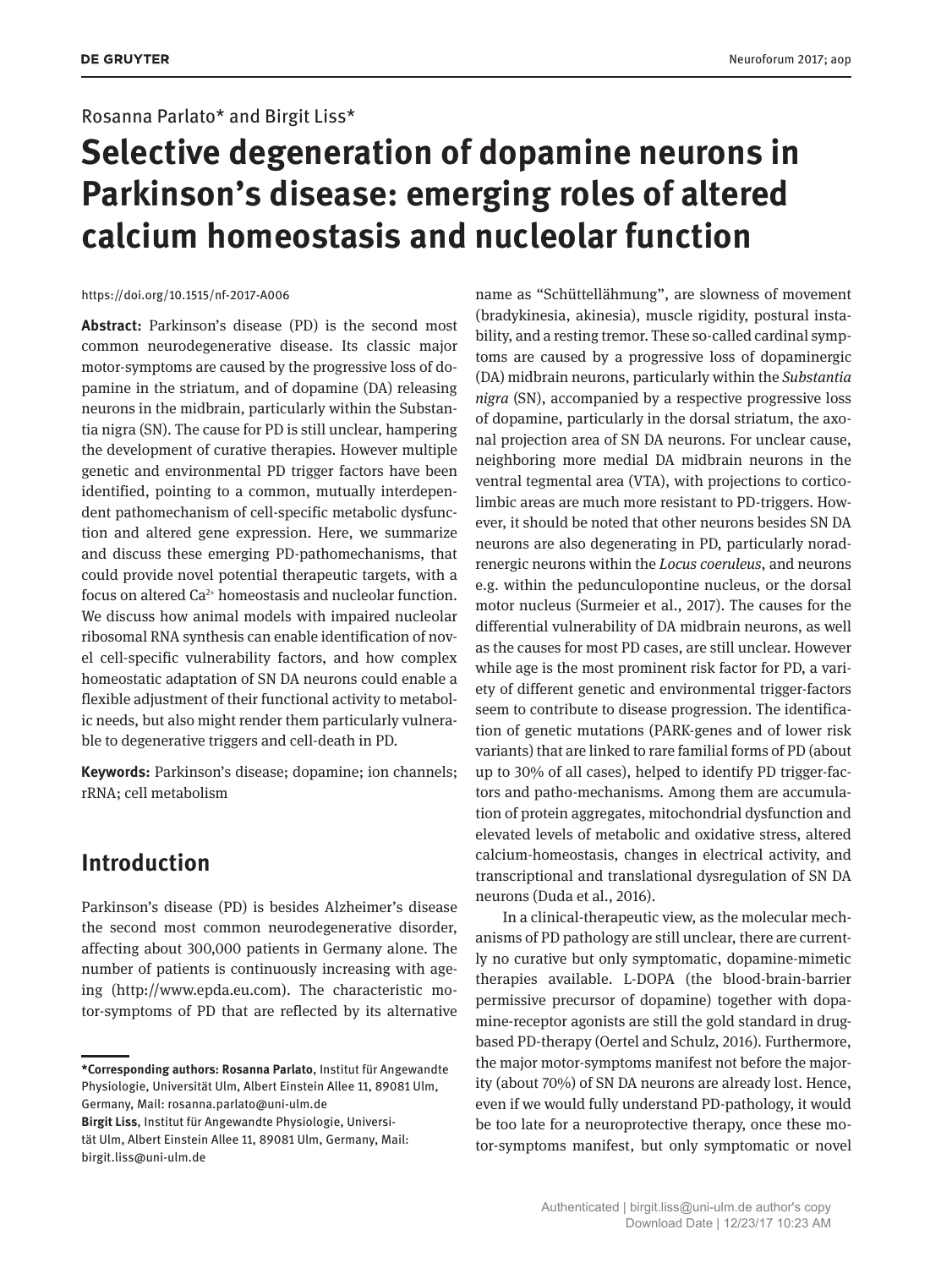neurorestorative therapy strategies could be applied. However the latter (aiming to replace lost DA neurons) like stem-cell-based approaches, are still if anything but experimental. In essence, the prerequisite for a successful neuroprotective PD-therapy, aiming to slow down or even halt the degenerative process, is the identification of early pre-clinical disease markers as well as a molecular understanding of the complex PD-pathomechanisms.

Although PD is a multifactorial disease, a variety of interdependent genetic and environmental trigger-factors have been identified, pointing to a common downstream pathomechanism that affects preferentially SN DA neurons, and leads to pathophysiological changes in their functional activity, followed by their progressive degeneration and ultimately PD-symptoms. There is accumulating evidence that altered, activity-dependent  $Ca<sup>2+</sup>$  homeostasis and Ca2+ signaling, as well as altered gene-expression and protein synthesis in SN DA neurons are central processes for this downstream pathomechanism (Duda et al., 2016; Parlato and Liss, 2014; Surmeier et al., 2017).

In this review, we focus on discussing how cell-specific dysregulation of  $Ca^{2+}$  homeostasis and transcription, in particular ribosomal RNA (rRNA) synthesis in the nucleolus, could allow adaptation of SN DA neuron function to metabolic needs, but also render these neurons particularly vulnerable to degeneration and to PD-triggers.

## **The specific electrical activity of SN DA neurons causes Ca<sup>2+</sup> related metabolic stress**

Intracellular free Ca<sup>2+</sup> levels, Ca<sup>2+</sup> microdomains, Ca<sup>2+</sup> buffering, and the mode of  $Ca^{2+}$  entry are tightly controlled in neurons, as Ca<sup>2+</sup> modulates and controls a variety of cellular functions, like excitability, neurotransmitter release, ATP-production, apoptosis, as well as general enzyme activity and gene expression.  $Ca<sup>2+</sup>$  regulates mitochondrial motility, stimulates the mitochondrial enzyme nitric oxide synthase, enzymes of the tricarboxylic acid cycle and the mitochondrial electron transport chain (ETC), and thus  $Ca<sup>2+</sup>$  stimulates ATP-production (Duda et al., 2016). However, Ca2+ can also increase metabolic and oxidative stress levels, and associated detrimental processes. SN DA neurons might be particularly vulnerable to these harmful  $Ca<sup>2+</sup> induced processes, as their resting Ca<sup>2+</sup> levels appear$ to be higher compared to e.g. VTA DA neurons (J. Surmeier, personal communication).



**Fig. 1: Illustration of the pacemaker activity of a SN DA neuron.** Upper black trace based on whole cell current clamp recording of a SN DA neuron (shown left as a projection image), illustrating the typical low-frequency pacemaker activity (mV). Lower blue trace depicts parallel 2-photon laser scanning fluo-4  $Ca<sup>2+</sup>$  imaging of the same neuron, illustrating the dendritic Ca<sup>2+</sup> oscillations (△G/R). These oscillations are fully blocked in the proximal dendrites by the L-type Ca<sup>2+</sup> channel blocker isradipine, while activity of SN DA neurons remains largely unaffected (figure adapted from (Duda et al., 2016).

It is important to have in mind that the main feature of SN DA neurons is their electrical activity. As illustrated in figure 1, this activity is intrinsically generated and accompanied by  $Ca<sup>2+</sup>$  oscillations in the dendrites. Figure 2 shows that the electrical activity of SN DA neurons is modulated by a complex and intricate interplay of distinct ion channels, transporters, and receptors, and it is crucial for presynaptic and somatodendritic dopamine release, and hence for all dopamine-mediated functions (Duda et al., 2016). The activity of SN DA neurons is also modulated by dopamine itself, in a negative feedback loop, by activation of G-protein coupled  $K^+$  channels (GIRK2) via dopamine autoreceptors of the D2-type (D2-AR) (internalized at the membrane by the protein β-arrestin). However, a variety of other ion channels, signaling molecules and pathways can modulate the functional, dopamine-dependent activity of SN DA neurons as illustrated in figure 2. The ion channels include: **a)** ATP-sensitive K+ (K-ATP) channels (sensors of metabolic stress, build up by Kir6.2 and SUR2 subunits in SN DA neurons), **b)**  $Ca^{2+}$  and voltage sensitive A-type  $K^+$  channels (build up by Kv4.3 and KChip3.1 – a member of the neuronal calcium sensor family – in SN DA neurons) and **c)** voltage gated Ca<sup>2+</sup> channels (VGCCs) (Duda et al., 2016). Typically, A-type  $K^*$  channels rapidly generate inactivating currents that regulate neuronal excitability and firing frequency. Opening of the voltage gated Ca<sup>2+</sup> channels results in the increase of intracellular calcium levels that, if protracted, are cytotoxic. We could show that VGCCs not only facilitate spontaneous activity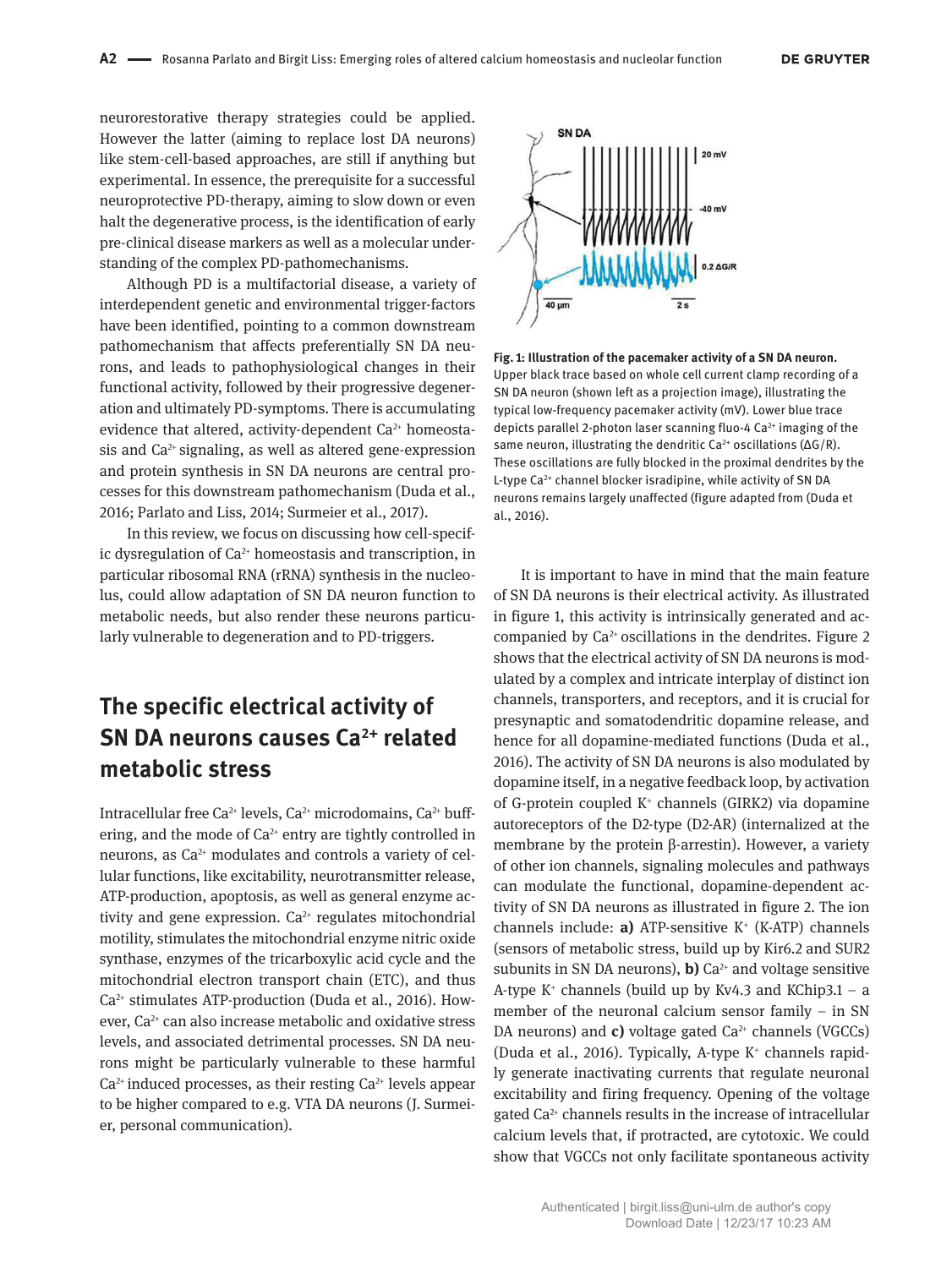

Fig. 2: Converging pathways of ion channel activities, Ca<sup>2+</sup> homeostasis and metabolic stress in substantia nigra dopaminergic neurons in **health and Parkinson's disease.** Cartoon illustrating distinct ion channels, receptors and transporters that generate or modulate the activity-patterns of SN DA neurons in vivo and in vitro, and that are associated with oscillating Ca<sup>2+</sup> levels. Signaling pathways linked to oscillating Ca<sup>2+</sup> levels and affecting mitochondrial and lysosomal function as well as gene-expression in health and in Parkinson's disease (PD) are also included (see text for details). The nucleolus, as the sub-nuclear compartment in which rRNA synthesis takes place, is also shown. Note that only a selection of ion channels that are expressed in SN DA neurons is depicted. Voltage-gated LTCCs (particular of the Cav1.3 type) as well as metabolically gated K-ATP channels (of the Kir6.2/SUR1 type) seem to be crucial for physiological SN DA function, and have both been particularly linked to SN DA degeneration and PD (modified from (Duda et al., 2016)).

of SN DA neurons, but in a negative feedback loop, they also inhibit SN DA activity via stimulation of the neuronal calcium sensor NCS-1 that modulates the D2-AR function activating GIRK2 (Dragicevic et al., 2014; Duda et al., 2016; Poetschke et al., 2015).

Neuronal activity per se implies high-energy demand and metabolic stress, mainly due to stimulation of the  $Na<sup>+</sup>/K<sup>+</sup>$  ATPase that is necessary to maintain the asymmetric ion distribution after action potentials and that is consuming about 50% and more ATP in active neurons. SN DA neurons seem to be particularly dependent on proper Na+/  $K^+$  ATPase activity. In this context, it is important to note that the metabolic cost of SN DA neuron activity is particularly high, compared to VTA DA and other neurons. Indeed specific subtypes of voltage-gated  $Ca<sup>2+</sup>$  channels are active, causing an activity-related, oscillatory increase in intracellular Ca2+ levels (see Figure 1 and 2). L-type voltage-gated calcium channels (LTCCs) are high voltage activated, they show slow gating and in neurons include members of the Cav1 family. Oscillatory  $Ca^{2+}$  changes – assumed to be particularly caused by Cav1.3 L-type VGCCs – cause related oscillatory changes of mitochondrial membrane potentials, ROS-levels, and of  $Ca<sup>2+</sup>$  transporter activity (Figure 2). As shown in Figure 2, voltage-gated  $Ca<sup>2+</sup>$  channels regulate intracellular  $Ca^{2+}$  levels, but also mitochondria, the endoplasmic reticulum (ER) and lysosomes contribute to maintain calcium homeostasis in SN DA neurons via specific membrane proteins, for example exchangers (mNCX,

LETM1), uniporters (MCU) or enzymes (e.g. SERCA at the ER and the glucocerebrosidase GBA at the lysosomes).

This specific mode of electrical activity of SN DA neurons not only generates periodically elevated  $Ca<sup>2+</sup>$  and metabolic stress levels, but also likely renders them particularly vulnerable to additional metabolic stressors and PD-triggers (like mitochondrial, proteasomal, lysosomal, and PARK-gene dysfunction), and thus could explain their preferential degeneration in PD. Thus, inhibition of the long lasting activation of L-type calcium channels in SN DA neurons should have neuroprotective effects and it offers a novel therapeutic PD-strategy. Indeed, epidemiological studies indicate that blood-brain-barrier permissive LTCC blockers of the dihydropyridine (DHP) class, used in the treatment of hypertension, reduce the risk for PD by about 30%, and the DHP isradipine is currently already in a phase III clinical trial (ClinicalTrials.gov Identifier: NCT02168842) for neuroprotective PD-therapy (Duda et al., 2016; Surmeier et al., 2017).

Given its high metabolic costs, the oscillatory VGCC activity and the associated  $Ca<sup>2+</sup>$  signal in SN DA neurons must be crucial for their specific physiological functions. Mechanisms that maintain or stimulate electrical activity and  $Ca<sup>2+</sup>$  mediated dopamine-release, and thus the ability for voluntary movement, could be beneficial or even life-saving for the organism – particularly under metabolic demand situations (e.g. food deprivation, or fightor-flight situations). Indeed, LTCCs stabilize the ongoing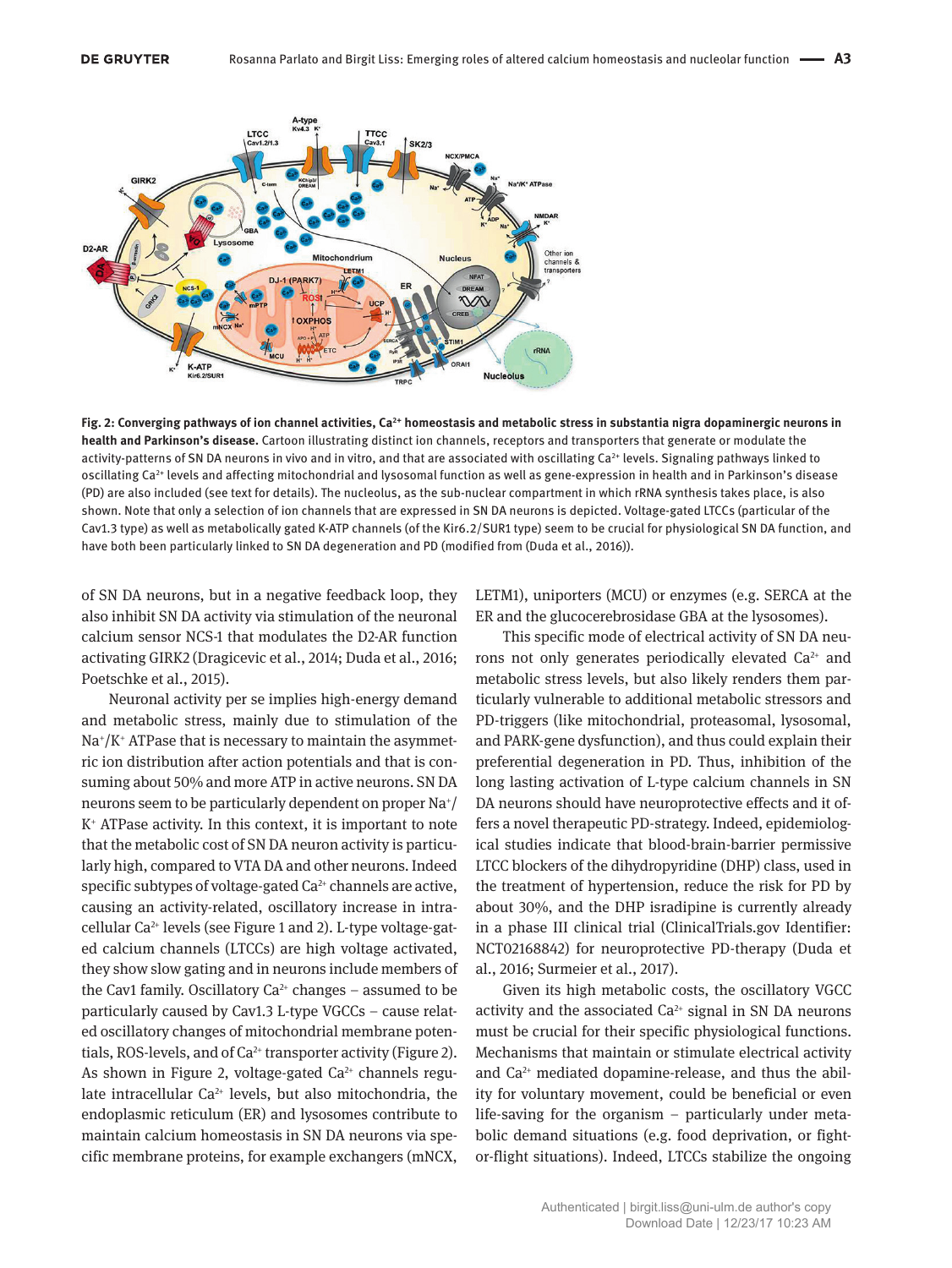



activity of SN DA neurons (reviewed in (Duda et al., 2016)). Furthermore, the associated oscillatory increase in intracellular Ca2+ stimulates the tricarboxylic acid cycle and the mitochondrial electron transport chain, and thus ATP-production. In this view, in a feed-forward cycle, LTCC activity would ensure electrical activity, ATP production, and dopamine release of SN DA neurons, and thus movement, particularly under metabolic demand situation. However as a drawback, the ongoing stimulated activity of SN DA neurons and associated high metabolic stress levels will render SN DA neurons more vulnerable to excitotoxicity and PD-triggers (Figure 3). On the other hand, mechanisms that reduce SN DA activity, should protect SN DA neurons from excitotoxic events, but would impair voluntary movement, and thus could be detrimental for the organism, particularly under situations were immediate and ongoing motion is required for survival (food deprivation, fight-or-flight situations).

This (and figure 3) illustrates a general "dilemma" of SN DA neurons: on the one hand they ensure and adjust electrical activity and  $Ca^{2+}$  signaling to metabolic needs,

while on the other hand they prevent their own death (Duda et al., 2016). Given these thoughts, we reason that SN DA neurons display a context-dependent, flexible bandwidth of activity-patterns and associated  $Ca<sup>2+</sup>$  levels and they can adapt them to physiological needs. In line, there is accumulating evidence that SN DA neurons possess several intrinsic feedback and feed-forward mechanisms to protect and to adjust their activity-pattern as well as their calcium-homeostasis in both directions within a physiological range. Both ends of this spectrum can trigger cell death and PD trigger factors could narrow the physiological bandwidth of SN DA neurons and facilitate detrimental processes (Figure 2 & 3) detailed in ((Duda et al., 2016)).

More precisely as summarized in Figures 2 & 3 and as summarized in (Duda et al., 2016), we propose a scenario, in which VGCC activity stabilizes and stimulates SN DA activity and their ATP-production in a positive feed-forward mechanism: the more active the neuron is, the more dopamine gets released, the more ATP is needed and it would be produced due to VGCC activity and  $Ca<sup>2+</sup>$  stimulation of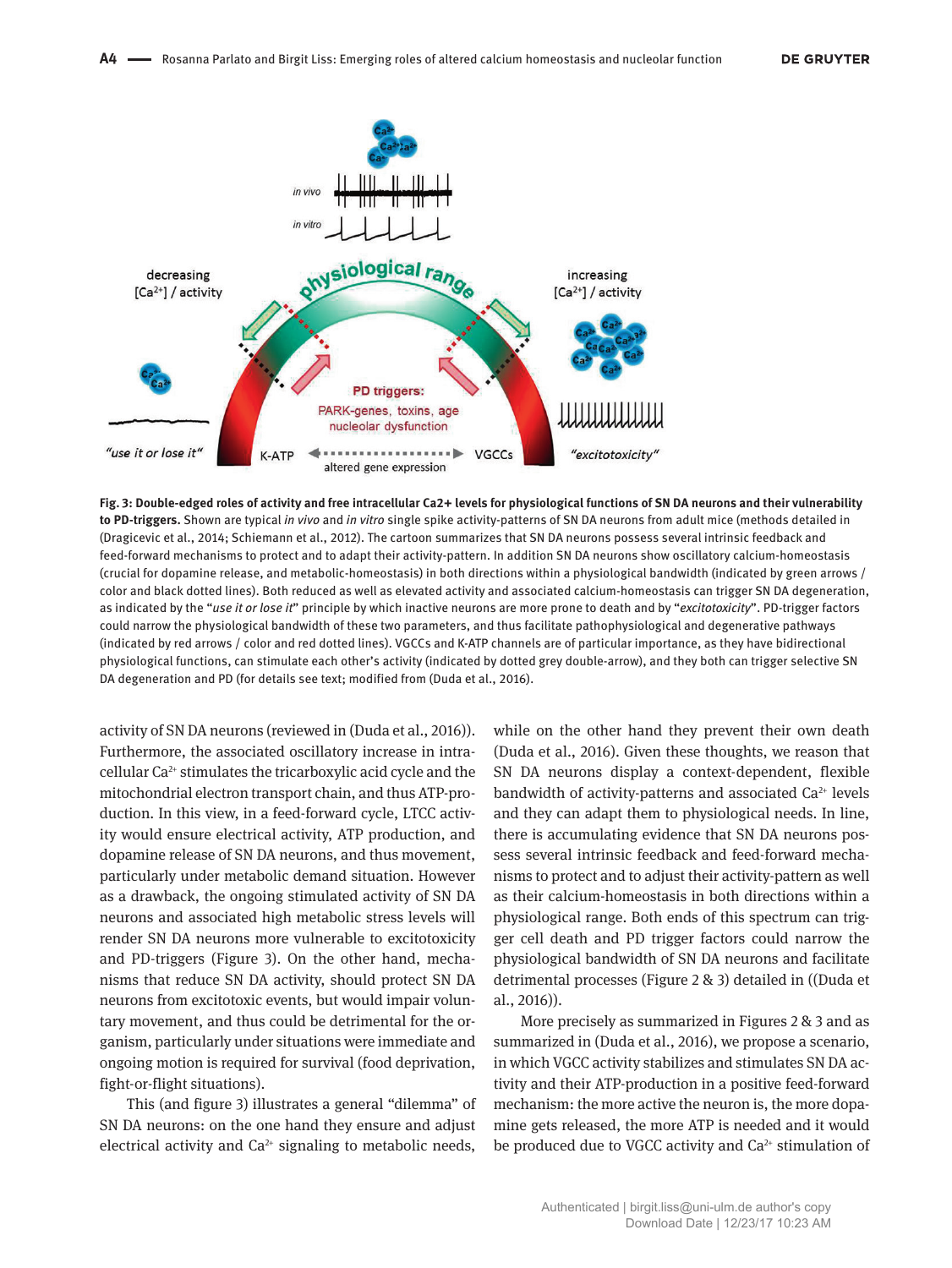

**Fig. 4: The nucleolus is a stress sensor and its activity is responsive to environmental changes.** Shown is a schematic representation of a nucleolus (dashed area) and of a typical rDNA promoter occupied by the transcriptional machinery. This transcribes the 47S precursor rRNA further processed to produce mature rRNAs. Depicted are also conditions regulating the activity of the nucleolar transcription factor TIF-IA important for recruiting the RNA polymerase I to the transcriptional machinery. Different protein kinases activate or inhibit TIF-IA in response to permissive or detrimental stimuli, moreover the potential role of known mutant proteins in Parkinson's disease has been suggested in the inhibition of rRNA synthesis, although the mechanisms are not completely understood (dashed arrow) (for details see text, and (Parlato and Bierhoff, 2015)).

enzymes. However, in indirect negative feedback-loops, VGCCs and Ca<sup>2+</sup> can also stimulate inhibitory responses that reduce SN DA activity and  $Ca^{2+}$  levels e.g. via  $Ca^{2+}$  mediated stimulation of NCS-1/ dopamine D2 autoreceptors/ GIRK2 activity, or  $Ca^{2+}$  mediated sensitization of the A-type Kv4.3/KChip3 channel, or metabolic stress activated K-ATP channels (Dragicevic et al., 2014; Duda et al., 2016; Poetschke et al., 2015; Schiemann et al., 2012). Membrane hyperpolarization and reduced SN DA activity resulting from activated K-ATP channels represent an intrinsic control mechanism to prevent overexcitability but may also lead to neuronal death (based on the "use or lose it" principle by which inactive neurons are more prone to death). Furthermore, on a more permanent level, VGCCs can homeostatically adapt SN DA neuron function to physiological needs via alterations of  $Ca<sup>2+</sup>$  dependent gene-expression as they are particularly effective in activating  $Ca<sup>2+</sup>$  dependent transcription factors, like the cAMP-response element binding protein CREB, the nuclear factor of activated T cells NFAT, and the downstream regulatory element antagonistic modulator DREAM. Moreover, the C-termini of Cav1.3 and Cav1.2 LTCCs can be cleaved and translocate from the plasma membrane to the nucleus in a  $Ca^{2+}$  de-

pendent fashion, where the C-termini act as transcription factors. Likewise, the A-type K+ channel subunit KChip3 is indeed the transcriptional repressor DREAM, and can shuttle to the nucleus in inverse correlation with cellular  $Ca<sup>2+</sup>$  levels (Figure 2). Altogether, these short- and longterm bidirectional functions of VGCCs and  $Ca<sup>2+</sup>$  in SN DA neurons would ensure their adaptive electrical activity, dopamine release, and thus context-specific movement control, while preventing  $-$  to a certain degree  $-$  cell death. However, due to their intrinsic high metabolic burden, SN DA neurons are "living on the edge", and thus are particularly vulnerable to trigger factors, that narrow the "points of no return" and cell death (Figure 3).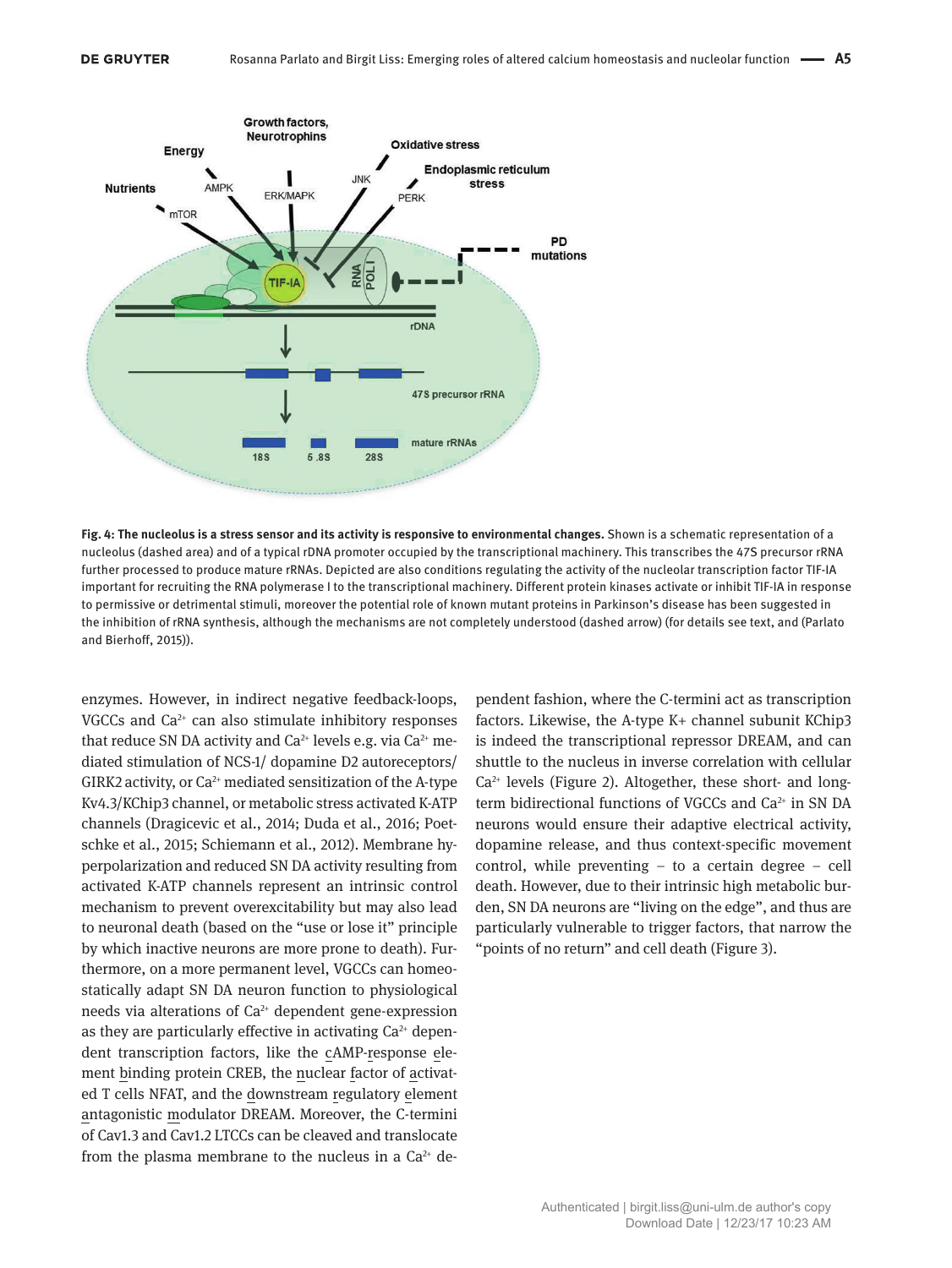# **Dysregulation of rRNA synthesis in the nucleolus of DA neurons as a regulator of the "points of no return" in PD**

Within the nucleus, the nucleolus – a nuclear non-membrane bound compartment, traditionally known as the site of rRNA synthesis and ribosome assembly represents an important hub for complex homeostatic networks (Boulon et al., 2010). The nucleolus adapts the transcriptional status of ribosomal DNA (rDNA) genes to coordinate ribosome production with metabolic needs and in response to environmental changes. In general, conditions permissive to cell growth and survival, positively activate rDNA transcription and rRNA synthesis, while harmful conditions result in the opposite effect (Figure 4) (Parlato and Bierhoff, 2015). In light of this flexibility the nucleolus is considered a "stress sensor" and a vast amount of work has been dedicated to a better understanding of the genetic and epigenetic factors that regulate rDNA transcription and nucleolar integrity, as recently reviewed by (Parlato and Bierhoff, 2015).

Given the high metabolic demand of DA neurons as previously explained, the critical role of the nucleolus in the regulation of this "critical life-death decision" is very likely. In fact, it is important to emphasize that PD-triggers such as increased DNA damage, reduced neurotrophin levels, reduced level of ATP, impaired proteostasis, and elevated oxidative stress all seem to impair rDNA transcription, disrupt nucleolar integrity and result in a condition defined as "nucleolar stress" (Figure 4).  $Ca<sup>2+</sup>$  stimulation induces a reorganization of subnuclear structures however the impact on rRNA synthesis has not been investigated.

Nucleolar integrity in general is tightly linked to rDNA transcription: if stress conditions are protracted, loss of rRNA synthesis results in loss of nucleolar integrity and nucleolar stress. This condition is identified by the inhibition of rRNA synthesis and the release of nucleolar proteins – that are usually shuttled between the nucleolus and the nucleoplasm – in the nucleoplasm. In particular, the release of ribosomal proteins affects the proteasomal degradation of the transcription factor p53 resulting in its increased stability. Consequently, p53 plays a major role in the cellular stress defense by the activation of DNA repair, antioxidant enzymes, and autophagy. In view of this effect on p53 function, the nucleolus is also considered a mediator of the cellular response to stress conditions (Boulon et al., 2010).

A link between activity-dependent membrane-to-nucleus gene expression and rDNA transcription has been further supported by studies showing that long-term neuronal stimulation results in an increase in nucleolar numbers and protein synthesis.

Given the multifactorial basis of PD, and the strong metabolic burden sustained by DA neurons, we have been among the first groups addressing whether nucleolar stress might play a role in PD (Parlato and Liss, 2014). We have shown that rDNA transcription and nucleolar integrity are disrupted in DA neurons (Rieker et al., 2011), by monitoring and quantifying rRNA synthesis and the mislocalization of the nucleolar protein nucleophosmin in DA neurons in post-mortem PD brains. Indeed, altered expression of nucleolar and ribosomal proteins in human PD brains at different disease stages has been found, indicating that the protein synthesis machinery is strongly impaired in PD (Garcia-Esparcia et al., 2015). Furthermore, the expression of the PARK7 (DJ-1 L166P) mutation that leads to a familiar form of PD, alters rRNA synthesis most likely by interfering with pre-rRNA processing and maturation of rRNA (reviewed in (Parlato and Liss, 2014)). Moreover, pre-rRNA levels are reduced in the SN of conditional PARK2 (parkin) knockout mice, and also in patients with sporadic PD (associated with increased p53 levels), indicating that PARK-mutations and their altered signaling pathways also affect nucleolar activity and integrity (Parlato and Bierhoff, 2015).

The limited possibility to analyze presymptomatic stages in human PD can be bypassed using animal models. We have shown in neurotoxin based PD-mouse models evidence of impaired rRNA synthesis and altered nucleolar integrity (Rieker et al., 2011).

To investigate the impact of nucleolar stress in DA neurons, we have generated a mouse model mimicking nucleolar stress in specific neuronal-types. The system is based on the deletion of the gene encoding the nucleolar transcription factor TIF-IA by genetic engineering in mice. This gene deletion results in the specific loss of TIF-IA only in DA neurons, leading to inhibition of rDNA transcription and disruption of nucleolar integrity, enabling us to identify the sequence of molecular and cellular events dependent on nucleolar stress at different stages. TIF-IA is a transcription factor essential for the transcription of the rDNA genes because it recruits the RNA Polymerase I (Pol I) to the rDNA promoter (Figure 4). TIF-IA activity is regulated by different kinases: mammalian/mechanistic target of rapamycin (mTOR), AMP-activated protein kinase (AMPK), extracellular signal–regulated kinases (ERKs) or classical mitogen-activated kinases (MAPK), the stress-dependent c-Jun N-terminal kinase (JNK), or protein kinase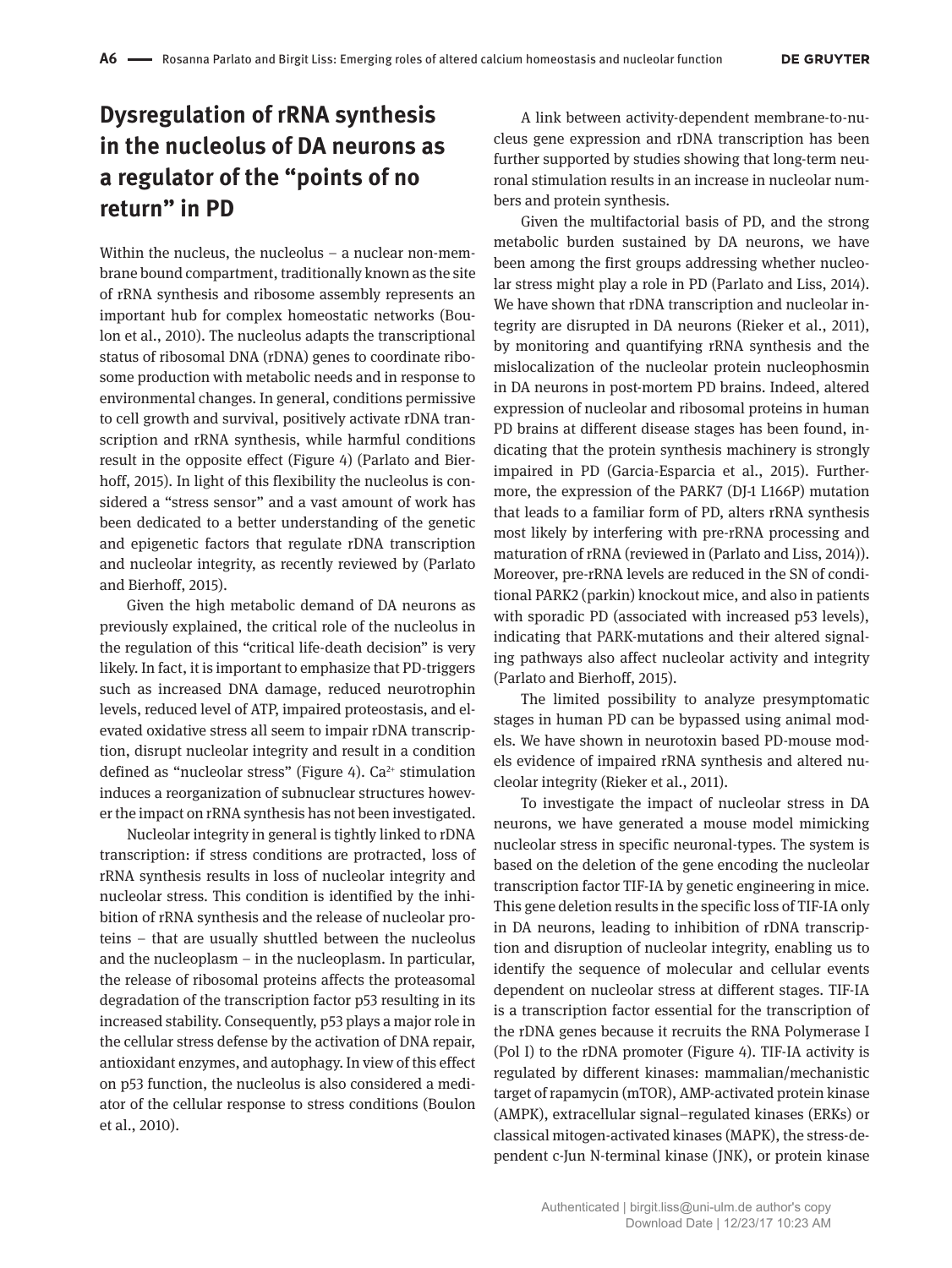

**Fig. 5: The nucleolus is a mediator of the stress response and leads to progressive loss of SN DA neurons.** A: Sagittal view of an adult mouse brain shows the ventral midbrain region (dashed area) in which SN and VTA DA neurons are located. B: Selective vulnerability of SN DA neurons in the conditional DA-specific TIF-IA knock-out mice (TIF-IA<sup>DATCre</sup>) by immunohistochemistry with tyrosine hydroxylase (TH) antibody, an enzyme involved in the synthesis of dopamine and used to visualize DA neurons (Rieker et al., 2011). C: Schematic representation of the procedure followed to dissect the sequence of events following induction of nucleolar stress by the use of a inducible conditional DA-specific TIF-IA knock-out mice (TIF-IADATCreERT2) based on the intraperitoneal injection (i.p.) of tamoxifen (TAM) in adult mice (3 months, mo) causing the ablation of TIF-IA in adult mice (Rieker et al., 2011). The scheme also summarizes the major events downstream of nucleolar stress over time (in weeks, w) (for details see text).

R-like endoplasmic reticulum kinase (PERK). These kinase activities result in specific phosphorylation patterns that can either activate or inactivate TIF-IA function. In response to ATP, neurotrophins, growth factors TIF-IA is active and rRNA synthesis takes place. Inactivation of TIF-IA leads to inhibition of rRNA synthesis in response to alteration of the endoplasmic reticulum (ER) function (also known as ER stress), oxidative stress, or DNA damage (Figure 4). Thus, deletion of TIF-IA gene can be used to inhibit rRNA synthesis and mimic a condition of nucleolar stress.

To our surprise, nucleolar stress, although equally induced in all DA neurons, resulted in the preferential loss of SN neurons, while VTA neurons appeared more resistant to nucleolar stress, recapitulating one of the most typical phenotypic alterations of PD (Rieker et al., 2011). Other PD-related alterations included p53 increase, impaired mitochondrial activity, loss of dopamine in the striatum, impaired motor coordination, here assessed by rotarod test (Figure 5).

The signaling cascades triggered by nucleolar stress and the molecular mechanisms underlying this Parkinsonian phenotype are current object of our investigation.

The "TIF-IA models" may be instrumental for the identification of early neuroprotective strategies adopted in the very beginning of the response to impaired rRNA synthesis. In fact, we should point out that despite a strong impact on neuronal survival, there is a time window in which rRNA synthesis is altered but the neurons are just "sensing" this condition and try to cope with it. Interestingly, medium spiny neurons of the striatum, when lacking TIF-IA can survive up to three months in mice, while SN DA neurons only for a couple of weeks (reviewed in (Parlato and Bierhoff, 2015)).

However, our studies identified in both neuronal types a negative feedback inhibiting the activity of the mTOR pathway, essential for regulation of protein synthesis and regulation of autophagy. Interestingly, we could also prove the potential relevance of the "TIF-IA models" for testing therapeutic strategies. In fact, along with being able to improve mouse lifespan upon the use of the classical L-DO-PA treatment, we have also genetically manipulated the mTOR pathway by generating double mutant mice lacking both TIF-IA and the phosphatase PTEN, a major regulator of mTOR. Loss of TIF-IA leads to downregulation of mTOR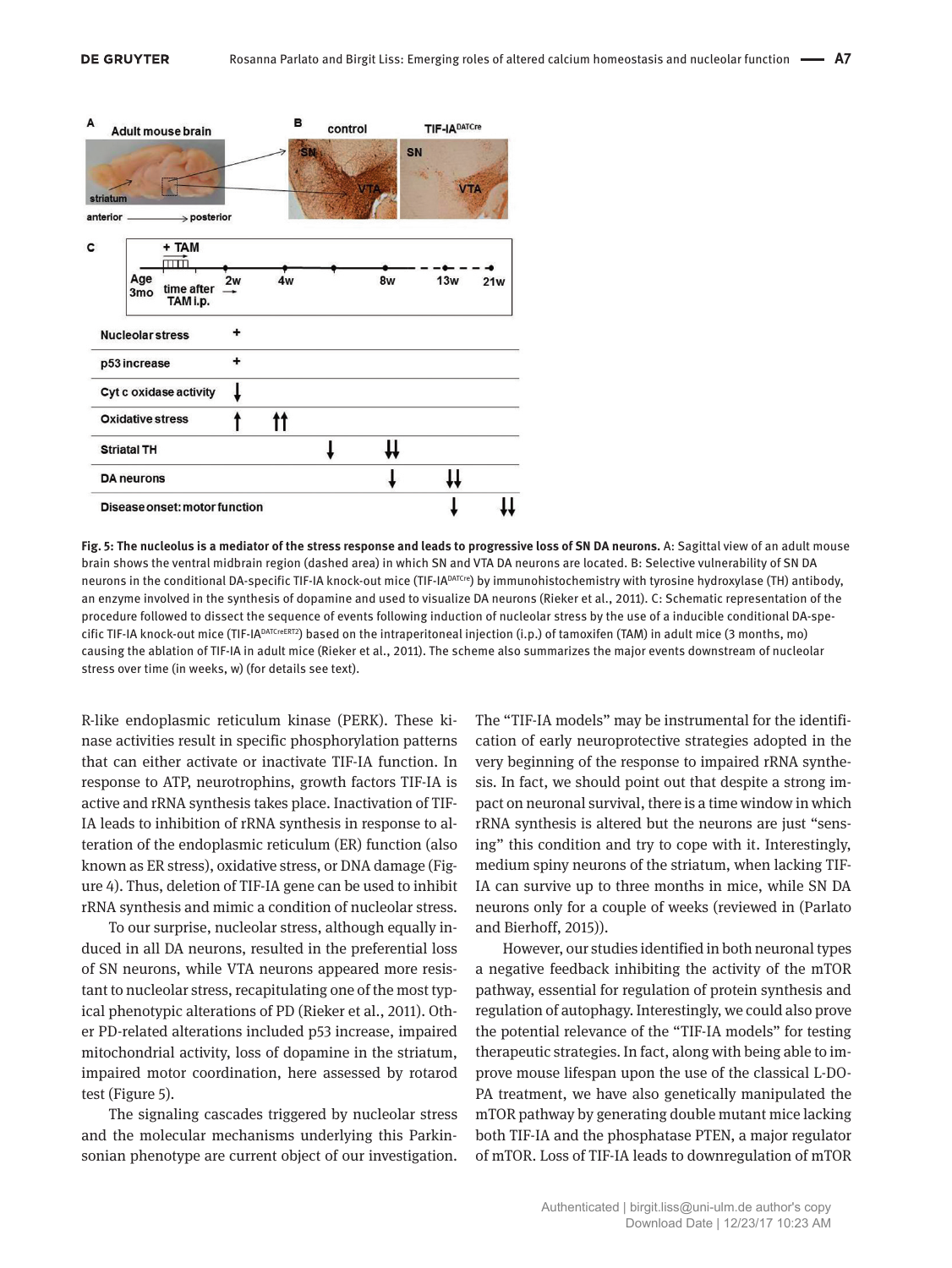activity. Nevertheless, the specific ablation of the mTOR repressor PTEN in adult mouse DA neurons leads to activation of mTOR pathway and it is neuroprotective restoring striatal dopamine in TIF-IA knockout mice, and rescuing locomotor impairments (Domanskyi et al., 2011).

In summary, these TIF-IA based models are extremely useful in dissecting the events triggered by nucleolar stress. It is important to mention that these are early events prior to any effect on protein synthesis, at a stage when neurons are activating strategies to cope with stress conditions. Another important aspect underscored by our models, is that it takes time for the neurons to die and there is a differential response depending on the neuronal contexts. Based on these premises, our vision is to employ these models as a reference to "isolate" similar processes and responses in pathological conditions at a preclinical phase.

#### **Conclusions and Perspectives**

The "high calcium, high activity, high metabolism" phenotype of SN DA neurons means that they are energetically "living on the edge." Hence, any factor that perturbs their delicate metabolic balance (e.g. PD-triggers) might "tip them over the edge." Meaning that all their immediate and gene-expression based feedback and feed-forward control-mechanisms are no longer sufficient to keep SN DA activity and calcium-homeostasis within a desired physiological range, and consequently detrimental pathways can trigger degeneration. In this view, PD-trigger factors (environmental factors or PARK-genes) would narrow the physiological bandwidth of flexible SN DA activity and calcium-signaling in both directions. Consequently, reduced as well as elevated activity- and calcium-levels could tip SN DA neurons more easily "over their physiological edge". In this scenario, the same SN DA activity or oscillatory calcium signal that enables their physiological function, could – in the presence of PD-triggers – stimulate their degeneration, by e.g. inducing excitotoxicity or apoptosis. To make things worse, once the intricate steadystate of SN DA neurons gets out of balance, the players that enable and maintain their physiological flexibility, could now – not at least due to their complex interactions – augment detrimental pathophysiological changes of SN DA activity-pattern and/or calcium load, leading to a vicious self-energizing spiral that becomes independent from its initial source (e.g. PD-triggers), and progressively fortify SN DA degeneration.

While  $Ca<sup>2+</sup>$  dependent regulation of gene-expression is well-established, a direct link between altered  $Ca^{2+}$  homeostasis and regulation of rRNA synthesis is still missing for SN DA neurons. Yet, maintenance of  $Ca<sup>2+</sup>$  homeostasis and transcriptional adaptive mechanisms adopted by the nucleolus might represent major strategies to homeostatically adapt SN DA activity to metabolic needs, and/or to compensate for metabolic stress and PD-trigger factors. However, in a self-accelerating spiral, mitochondrial dysfunction, altered  $Ca^{2+}$  homeostasis and altered nucleolar function, caused by PARK-genes or environmental factors, would particularly lead to further mitochondrial and nucleolar and cellular stress specifically in SN DA neurons, until a point of no return. Consequently, drugs that could disrupt this vicious cycle could provide novel therapeutic strategies for neuroprotective PD-therapy beyond the currently evaluated LTCC-inhibitors.

**Acknowledgments:** We would like to apologize to all authors whose valuable work we could not cite. Our work is supported by the EHDN (seed-fund project 753 to RP), the Austrian Science fund (FWF SFB-F4412 to BL), and by the DFG (PA 1529/2-1 and LI 1745/1).

## **Abbreviations**

| (active/inactive) status depends on changes in<br>the electrical potential of the membrane<br>AMP activated protein kinase. AMP is produced<br><b>AMPK</b><br>upon use of ATP and it is an indicator of energy<br>availability<br>cAMP response element-binding protein,<br><b>CREB</b><br>transcription factor<br>dopaminergic<br>DA<br>dopamine D2 autoreceptor<br>D <sub>2</sub> -AR<br>PARK7 gene product<br>$D$ -1<br>downstream regulatory element antagonistic<br><b>DREAM</b><br>modulator, also known as KChip3 or calselinin<br><b>ER</b><br>endoplasmatic reticulum<br>extracellular signal-regulated kinases<br><b>ERK</b><br><b>ETC</b><br>electron transport chain<br>glucocerebrosidase<br><b>GBA</b><br>G-protein coupled inwardly rectifying K <sup>+</sup> channel<br><b>GIRK</b><br>G-protein-coupled receptor kinase 2<br>GRK <sub>2</sub><br>inositol-3-phosphate receptor, it leads to release<br>IP3R<br>Ca <sup>2+</sup> from the endoplasmic reticulum<br>c-Jun N-terminal kinase, stress-activated kinase<br><b>JNK</b><br>ATP-sensitive K <sup>+</sup> channel<br>K-ATP<br>high Ca <sup>2+</sup> affine leucine zipper EF-hand containing<br>LETM1<br>transmembrane protein 1, mitochondrial Ca <sup>2+</sup> /H <sup>+</sup><br>exchanger | A-type Kv/KChip A-type voltage-gated K <sup>+</sup> channel. The open/closed |
|-----------------------------------------------------------------------------------------------------------------------------------------------------------------------------------------------------------------------------------------------------------------------------------------------------------------------------------------------------------------------------------------------------------------------------------------------------------------------------------------------------------------------------------------------------------------------------------------------------------------------------------------------------------------------------------------------------------------------------------------------------------------------------------------------------------------------------------------------------------------------------------------------------------------------------------------------------------------------------------------------------------------------------------------------------------------------------------------------------------------------------------------------------------------------------------------------------------------------------------------------------------------------|------------------------------------------------------------------------------|
|                                                                                                                                                                                                                                                                                                                                                                                                                                                                                                                                                                                                                                                                                                                                                                                                                                                                                                                                                                                                                                                                                                                                                                                                                                                                       |                                                                              |
|                                                                                                                                                                                                                                                                                                                                                                                                                                                                                                                                                                                                                                                                                                                                                                                                                                                                                                                                                                                                                                                                                                                                                                                                                                                                       |                                                                              |
|                                                                                                                                                                                                                                                                                                                                                                                                                                                                                                                                                                                                                                                                                                                                                                                                                                                                                                                                                                                                                                                                                                                                                                                                                                                                       |                                                                              |
|                                                                                                                                                                                                                                                                                                                                                                                                                                                                                                                                                                                                                                                                                                                                                                                                                                                                                                                                                                                                                                                                                                                                                                                                                                                                       |                                                                              |
|                                                                                                                                                                                                                                                                                                                                                                                                                                                                                                                                                                                                                                                                                                                                                                                                                                                                                                                                                                                                                                                                                                                                                                                                                                                                       |                                                                              |
|                                                                                                                                                                                                                                                                                                                                                                                                                                                                                                                                                                                                                                                                                                                                                                                                                                                                                                                                                                                                                                                                                                                                                                                                                                                                       |                                                                              |
|                                                                                                                                                                                                                                                                                                                                                                                                                                                                                                                                                                                                                                                                                                                                                                                                                                                                                                                                                                                                                                                                                                                                                                                                                                                                       |                                                                              |
|                                                                                                                                                                                                                                                                                                                                                                                                                                                                                                                                                                                                                                                                                                                                                                                                                                                                                                                                                                                                                                                                                                                                                                                                                                                                       |                                                                              |
|                                                                                                                                                                                                                                                                                                                                                                                                                                                                                                                                                                                                                                                                                                                                                                                                                                                                                                                                                                                                                                                                                                                                                                                                                                                                       |                                                                              |
|                                                                                                                                                                                                                                                                                                                                                                                                                                                                                                                                                                                                                                                                                                                                                                                                                                                                                                                                                                                                                                                                                                                                                                                                                                                                       |                                                                              |
|                                                                                                                                                                                                                                                                                                                                                                                                                                                                                                                                                                                                                                                                                                                                                                                                                                                                                                                                                                                                                                                                                                                                                                                                                                                                       |                                                                              |
|                                                                                                                                                                                                                                                                                                                                                                                                                                                                                                                                                                                                                                                                                                                                                                                                                                                                                                                                                                                                                                                                                                                                                                                                                                                                       |                                                                              |
|                                                                                                                                                                                                                                                                                                                                                                                                                                                                                                                                                                                                                                                                                                                                                                                                                                                                                                                                                                                                                                                                                                                                                                                                                                                                       |                                                                              |
|                                                                                                                                                                                                                                                                                                                                                                                                                                                                                                                                                                                                                                                                                                                                                                                                                                                                                                                                                                                                                                                                                                                                                                                                                                                                       |                                                                              |
|                                                                                                                                                                                                                                                                                                                                                                                                                                                                                                                                                                                                                                                                                                                                                                                                                                                                                                                                                                                                                                                                                                                                                                                                                                                                       |                                                                              |
|                                                                                                                                                                                                                                                                                                                                                                                                                                                                                                                                                                                                                                                                                                                                                                                                                                                                                                                                                                                                                                                                                                                                                                                                                                                                       |                                                                              |
|                                                                                                                                                                                                                                                                                                                                                                                                                                                                                                                                                                                                                                                                                                                                                                                                                                                                                                                                                                                                                                                                                                                                                                                                                                                                       |                                                                              |
|                                                                                                                                                                                                                                                                                                                                                                                                                                                                                                                                                                                                                                                                                                                                                                                                                                                                                                                                                                                                                                                                                                                                                                                                                                                                       |                                                                              |
|                                                                                                                                                                                                                                                                                                                                                                                                                                                                                                                                                                                                                                                                                                                                                                                                                                                                                                                                                                                                                                                                                                                                                                                                                                                                       |                                                                              |
|                                                                                                                                                                                                                                                                                                                                                                                                                                                                                                                                                                                                                                                                                                                                                                                                                                                                                                                                                                                                                                                                                                                                                                                                                                                                       |                                                                              |
|                                                                                                                                                                                                                                                                                                                                                                                                                                                                                                                                                                                                                                                                                                                                                                                                                                                                                                                                                                                                                                                                                                                                                                                                                                                                       |                                                                              |
|                                                                                                                                                                                                                                                                                                                                                                                                                                                                                                                                                                                                                                                                                                                                                                                                                                                                                                                                                                                                                                                                                                                                                                                                                                                                       |                                                                              |
|                                                                                                                                                                                                                                                                                                                                                                                                                                                                                                                                                                                                                                                                                                                                                                                                                                                                                                                                                                                                                                                                                                                                                                                                                                                                       |                                                                              |
|                                                                                                                                                                                                                                                                                                                                                                                                                                                                                                                                                                                                                                                                                                                                                                                                                                                                                                                                                                                                                                                                                                                                                                                                                                                                       |                                                                              |
|                                                                                                                                                                                                                                                                                                                                                                                                                                                                                                                                                                                                                                                                                                                                                                                                                                                                                                                                                                                                                                                                                                                                                                                                                                                                       |                                                                              |
| LTCC (Cav1.3)<br>Cav1.3 L-type voltage-gated Ca <sup>2+</sup> channel                                                                                                                                                                                                                                                                                                                                                                                                                                                                                                                                                                                                                                                                                                                                                                                                                                                                                                                                                                                                                                                                                                                                                                                                 |                                                                              |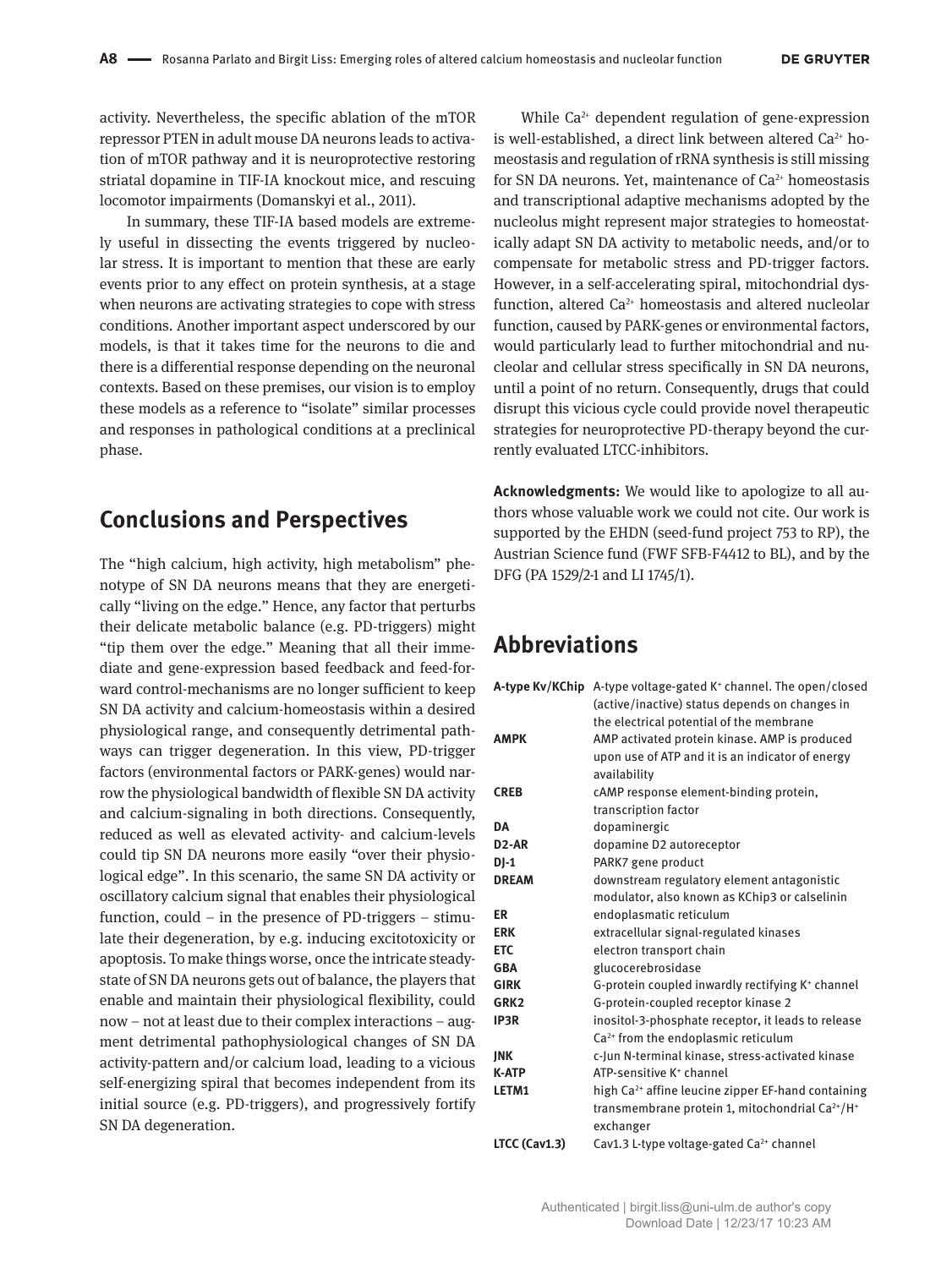| mCU              | mitochondrial Ca <sup>2+</sup> uniporter                             |
|------------------|----------------------------------------------------------------------|
| <b>MAPK</b>      | mitogen-activated protein kinases, originally                        |
|                  | called ERK, extracellular signal-regulated kinases                   |
| MNCX             | mitochondrial Na <sup>+</sup> /Ca <sup>2+</sup> exchanger            |
| mPTP             | mitochondrial permeability transition pore                           |
| mTOR             | mammalian/mechanistic target of rapamycin                            |
| $NCS-1$          | neuronal Ca <sup>2+</sup> sensor 1                                   |
| <b>NCX</b>       | Na <sup>+</sup> /Ca <sup>2+</sup> exchanger                          |
| <b>NFAT</b>      | nuclear factor of activated T cells                                  |
| NMDA-R           | N-methyl-D-aspartate glutamate receptor                              |
| ORAI1            | store operated calcium channels, activated by the                    |
|                  | depletion of internal calcium stores                                 |
| <b>OXPHOS</b>    | oxidative phosphorylation                                            |
| <b>PARK-gene</b> | Parkinson's disease associated gene                                  |
| <b>PERK</b>      | protein kinase R (PKR)-like endoplasmic reticulum                    |
|                  | kinase, transmembrane protein kinase resident                        |
|                  | in the endoplasmic reticulum. It is induced by ER                    |
|                  | stress that is caused by misfolded proteins.                         |
| P                | phosphate                                                            |
| <b>PD</b>        | Parkinson's disease                                                  |
| <b>PMCA</b>      | plasma membrane Ca <sup>2+</sup> ATPase                              |
| <b>ROS</b>       | reactive oxygen species                                              |
| <b>rRNA</b>      | ribosomal RNA                                                        |
| <b>RyR</b>       | ryanodine receptor, intracellular Ca <sup>2+</sup> channel that      |
|                  | senses intracellular Ca <sup>2+</sup> levels.                        |
| <b>SERCA</b>     | sarcoplasmic/endoplasmic reticulum Ca <sup>2+</sup> ATPase           |
| <b>SK</b>        | small conductance Ca <sup>2+</sup> sensitive K <sup>+</sup> channel, |
|                  | activated by an increase in the concentration of                     |
|                  | $Ca2+$ in the cell                                                   |
| SΝ               | Substantia nigra                                                     |
| <b>STIM</b>      | stromal interaction molecule, it detects lower Ca <sup>2+</sup>      |
|                  | in the endoplasmic reticulum, activator of ORAI1.                    |
| TIF-IA           | transcription initiation factor-IA                                   |
| <b>TCA</b>       | tricarboxylic acid cycle                                             |
| <b>TRPC</b>      | transient receptor potential channel, non                            |
|                  | selective ion channels                                               |
| <b>TTCC</b>      | T-type voltage-gated Ca <sup>2+</sup> channel                        |
| <b>UCP</b>       | uncoupling protein                                                   |
| <b>VGCCs</b>     | voltage-gated calcium channels                                       |
| <b>VTA</b>       | ventral tegmental area                                               |

## **References**

- Boulon, S., Westman, B. J., Hutten, S., Boisvert, F. M., and Lamond, A. I. (2010). The nucleolus under stress. Molecular cell 40, 216–227.
- Domanskyi, A., Geissler, C., Vinnikov, I. A., Alter, H., Schober, A., Vogt, M. A., Gass, P., Parlato, R., and Schutz, G. (2011). Pten

ablation in adult dopaminergic neurons is neuroprotective in Parkinson's disease models. FASEB J 25, 2898–2910.

- Dragicevic, E., Poetschke, C., Duda, J., Schlaudraff, F., Lammel, S., Schiemann, J., Fauler, M., Hetzel, A., Watanabe, M., Lujan, R., Malenka, R. C., Striessnig, J., and Liss, B. (2014). Cav1.3 channels control D2-autoreceptor responses via NCS-1 in substantia nigra dopamine neurons. Brain 137, 2287–2302.
- Duda, J., Potschke, C., and Liss, B. (2016). Converging roles of ion channels, calcium, metabolic stress, and activity-pattern of substantia nigra dopaminergic neurons in health and Parkinson's disease. Journal of neurochemistry.

```
Garcia-Esparcia, P., Hernandez-Ortega, K., Koneti, A., Gil, L., 
Delgado-Morales, R., Castano, E., Carmona, M., and Ferrer, I. 
(2015). Altered machinery of protein synthesis is region- and 
stage-dependent and is associated with alpha-synuclein 
oligomers in Parkinson's disease. Acta Neuropathol Commun 
3, 76.
```
Oertel, W., and Schulz, J. B. (2016). Current and experimental treatments of Parkinson disease: A guide for neuroscientists. Journal of neurochemistry 139 Suppl 1, 325–337.

Parlato, R., and Bierhoff, H. (2015). Role of nucleolar dysfunction in neurodegenerative disorders: a game of genes? AIMS Molecular Science 2, 211–224

Parlato, R., and Liss, B. (2014). How Parkinson's disease meets nucleolar stress. Biochimica et biophysica acta 1842, 791–797.

Poetschke, C., Dragicevic, E., Duda, J., Benkert, J., Dougalis, A., DeZio, R., Snutch, T. P., Striessnig, J., and Liss, B. (2015). Compensatory T-type Ca2+ channel activity alters D2-autoreceptor responses of Substantia nigra dopamine neurons from Cav1.3 L-type Ca2+ channel KO mice. Sci Rep 5, 13688.

- Rieker, C., Engblom, D., Kreiner, G., Domanskyi, A., Schober, A., Stotz, S., Neumann, M., Yuan, X., Grummt, I., Schutz, G., and Parlato, R. (2011). Nucleolar disruption in dopaminergic neurons leads to oxidative damage and parkinsonism through repression of mammalian target of rapamycin signaling. The Journal of neuroscience: the official journal of the Society for Neuroscience 31, 453–460.
- Schiemann, J., Schlaudraff, F., Klose, V., Bingmer, M., Seino, S., Magill, P. J., Zaghloul, K. A., Schneider, G., Liss, B., and Roeper, J. (2012). K-ATP channels in dopamine substantia nigra neurons control bursting and novelty-induced exploration. Nature neuroscience 15, 1272–1280.
- Surmeier, D. J., Obeso, J. A., and Halliday, G. M. (2017). Selective neuronal vulnerability in Parkinson disease. Nature reviews Neuroscience 18, 101–113.

**Article note:** German version available at https://doi.org/10.1515/nf-2017-0006